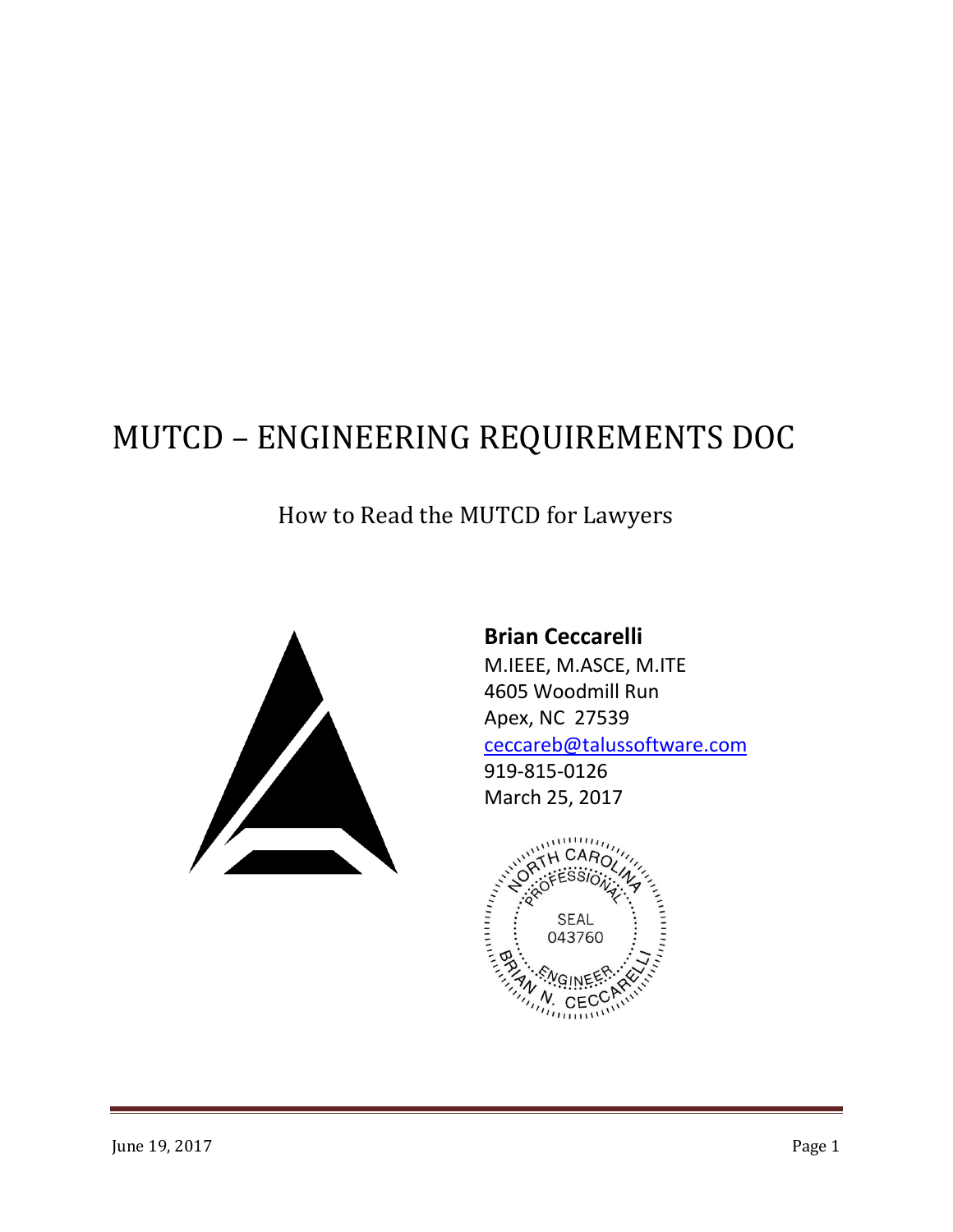#### **The Issue**

When prosecuting traffic engineers over the duration of the yellow light, traffic engineers or their counsel will invoke the Manual of Uniform Traffic Control Devices (MUTCD). The defense will say, "We set the yellow light to 3 seconds according to the MUTCD." The judge then rules, "Because the MUTCD is a federal guideline saying that the yellow duration must be set to at least 3 seconds, the defense's setting of the duration of the yellow light to 3 seconds falls within range of the regulation and is therefore legitimate. Case dismissed."

This paper shows you the counter-argument.

## **The Traffic Engineer's Fallacious Argument**

The MUTCD does not tell the traffic engineer to set the yellow light to 3 seconds. The MUTCD is not a federal guideline either. The setting of the yellow light and the legal culpability of that setting rest solely on the traffic engineer. By engineering practice law, the traffic engineer must set the duration of the yellow light according to physics, not to some arbitrary number taken out of context in some manual, and the traffic engineer has responsible charge over its setting and the legal consequences of that setting. Here are the specifics:

- 1. Federal regulation 23 CFR 655 points to the MUTCD but the MUTCD is a not a law. The MUTCD is not a regulation. The MUTCD is not in the language of law. The MUTCD is in the language of engineering, specifically in the language of a Systems Requirement Specification (SRS). The MUTCD states both requirements and options for traffic control devices. The 3-second yellow is optional, not a requirement.
- 2. The reason why it is optional and not a requirement is because the 3 second yellow cannot apply to all cases. Even the very MUTCD statement that mentions the 3 second minimum makes it clear that 3 seconds cannot be applied to all cases. It is a minimum and higher approaches need more time.
- 3. The MUTCD forbids the reader the right to treat its *statements* with equal weight.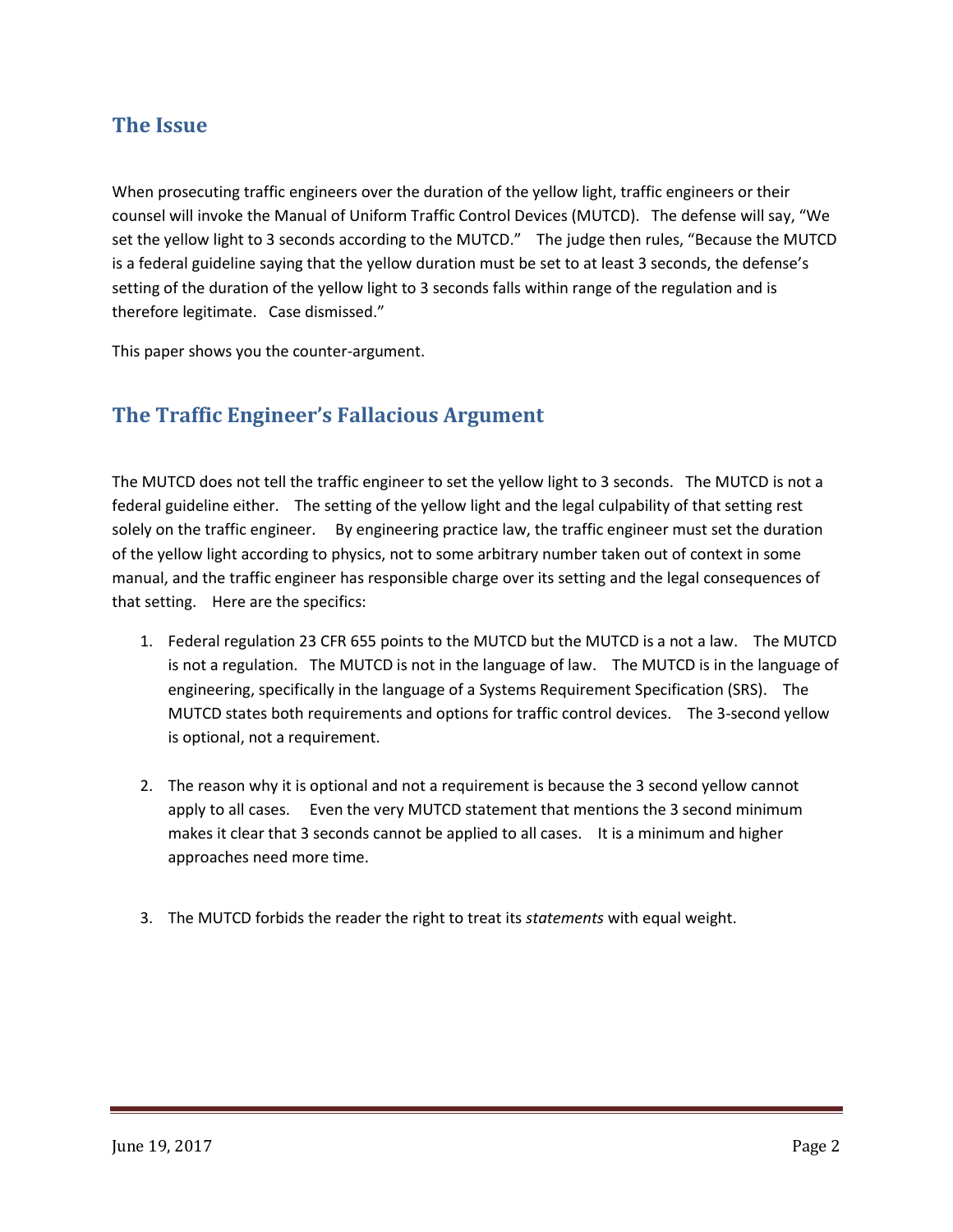## **The Engineering Language of a Requirement**

The MUTCD contains 4 levels of *statements*. The statements of each level carry different weight. The 4 levels are *Standard*, *Guidance*, *Option* and *Support*. Only a Standard is required. The traffic engineer must implement a Standard because only the Standard written in the lingual form of an engineering requirement. The Statements at the other levels are to be used at the engineer's discretion. The language of an engineering requirement is written in this format<sup>1</sup>:

[identifier] [Noun phrase] shall (not) [verb phrase].

Here is the pertinent example from the MUTCD. This is what you need to remember:

**Standard**

#### **4D.26 (03) The yellow change interval shall be determined using engineering practices.**

The MUTCD defines the 4 levels in section 1A.13. Guidance, Option and Support statements are not requirements because such statements cannot be applied all the time. If the statements should be applied all the time, then the statements would become requirements and elevated to the *Standard* level.

Engineers may use guidance, options or support statements only when such statements do not conflict with standards.

The 3-second yellow is *Guidance*:

#### **Guidance:**

**4D.26 (13) The yellow change interval should have a minimum duration of 3 seconds and a maximum duration of 6 seconds. The longer intervals should be reserved for use on approaches with higher speeds**

Note:

- 1. The 3 second yellow cannot be applied all the time else the statement would be a *Standard*.
- 2. Within the context of the statement, 3 seconds should not be applied to higher approach speeds.
- 3. The guidance is ambiguous. It does not define what speed qualifies as "higher". Physics does determine what high is. Physics says that 3 second minimum can only be used for straightthrough unimpeded traffic on roads with speed limits less than 24 mph.
- 4. The guidance contains the word "should". "Should" does not carry the weight of "shall." Forgive the illustration: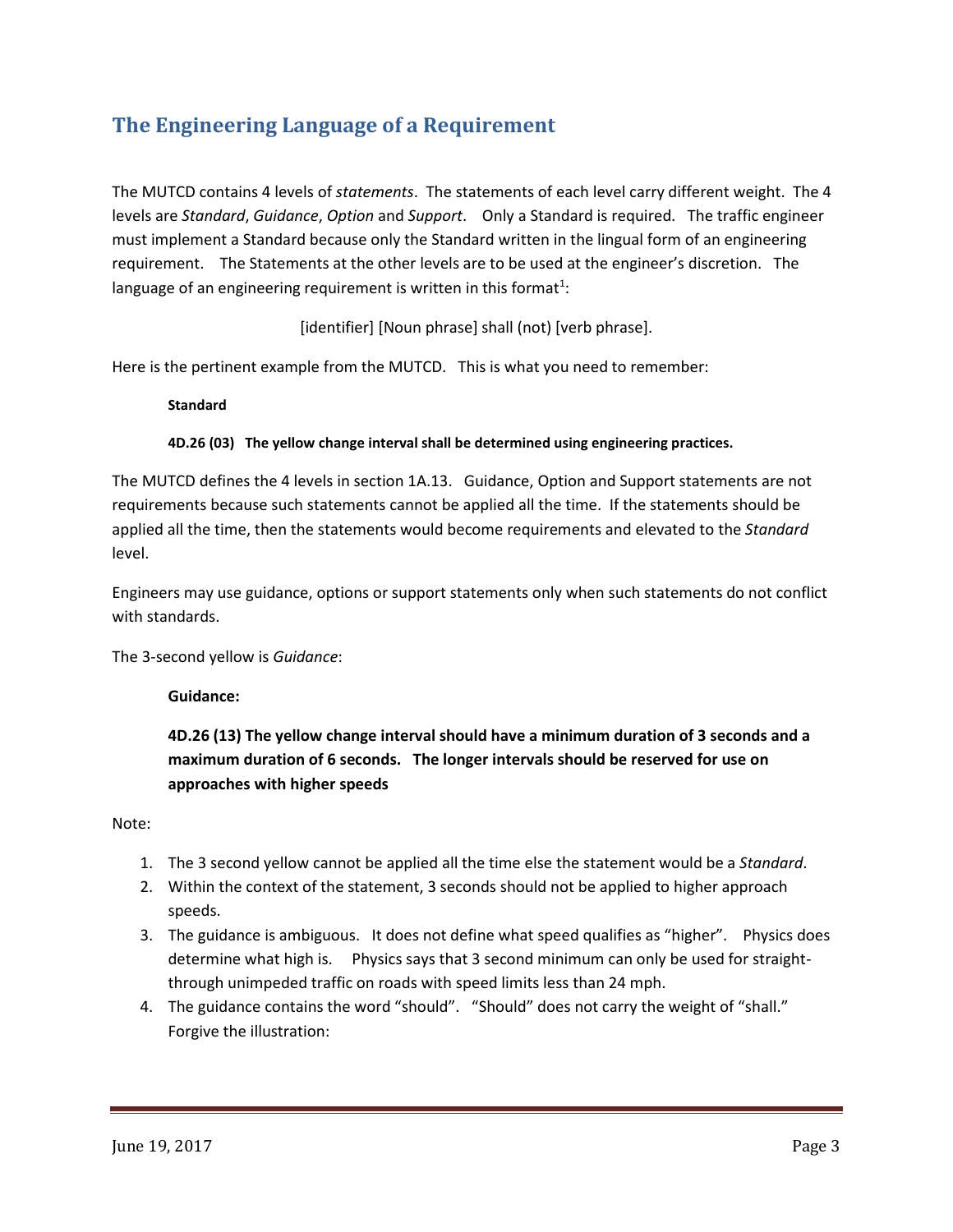Consider a requirement from the Ten Commandments:

Thou shall honor your father and your mother.

God did not write:

Thou should honor your father and your mother.

"Should" leaves the action to your discretion; "shall" requires you to do the action.

The MUTCD itself defines a distinction between "shall" and "should" (1A.13). Engineering Requirements textbooks<sup>1</sup> point out the difference too. Requirements language is exact. Requirements language has been used for decades. Its form is readily recognizable. The purpose of requirements language is to prevent ambiguity.

A person, whether judge or engineer, shall not come along and play games with the English, pull phrases out of the context of requirements language, treat them equally or arbitrarily, and thus introduce ambiguity.

#### **Requirements**

With regards to the duration of the yellow light, the pertinent MUTCD Standard is:

#### **Standard**

#### **4D.26 (03) The yellow change interval shall be determined using engineering practices.**

The statement is a standard; therefore, the statement is a requirement. Note that the statement is in standard requirements lingual form. All traffic engineers shall conform to this statement all the time for determining the durations of all yellow lights.

#### **Engineering Practices**

What are engineering practices? Your State laws or regulations clearly define engineering practice. The definition of engineering practice is "the application of the special knowledge of the physical and mathematical sciences." This definition originates from the Accreditation Board of Engineering and Technology (ABET). The definition appears also in the Encyclopedia Britannica and in Merriam Webster's dictionary.

The physical sciences are physics, chemistry and geology.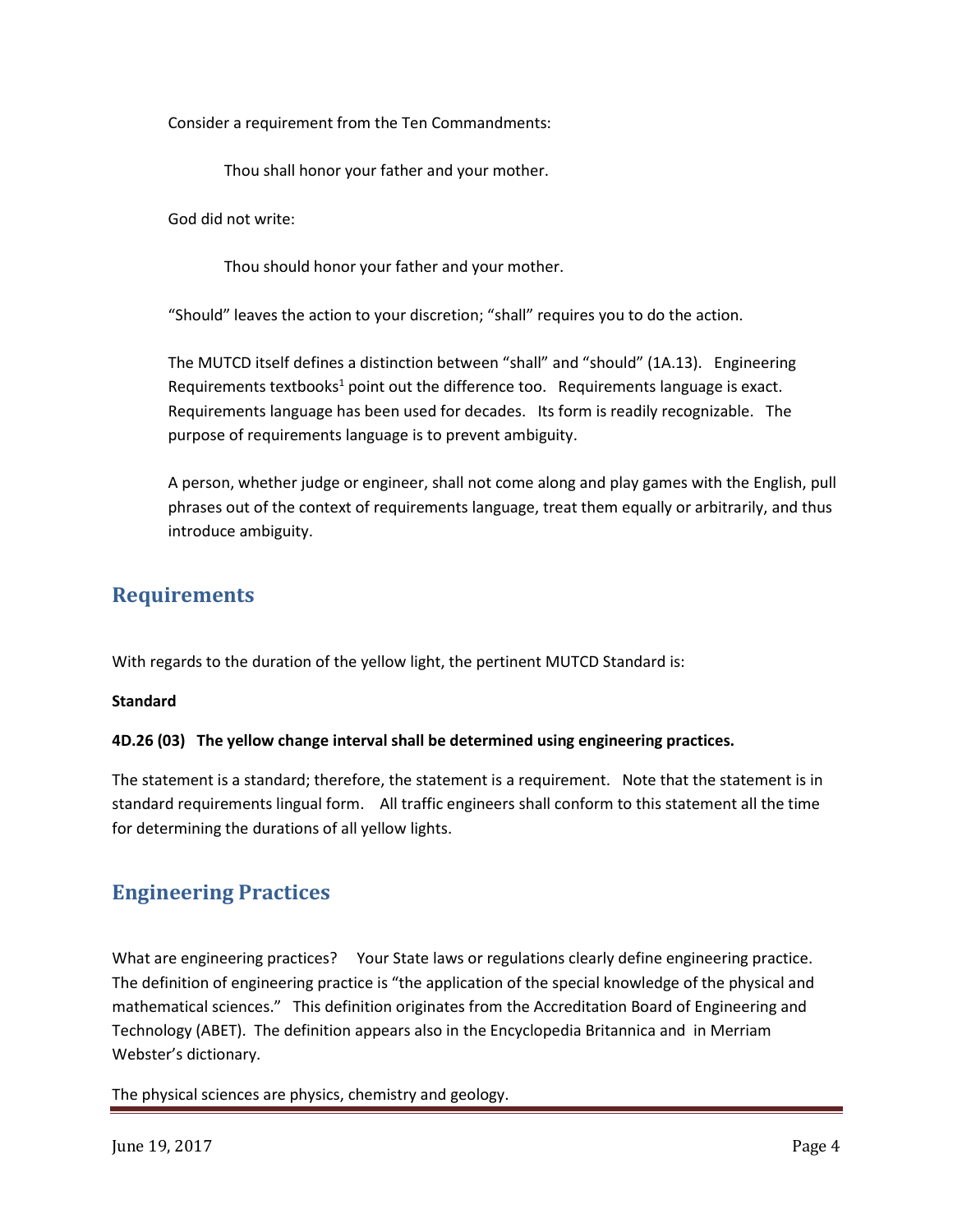In requirements engineering, there are three types of requirements. 1) Functional, 2) Nonfunctional and 3) Domain. Domain requirements, in this case, are those requirements inherited by the science involved. The *domain requirement* for determining the yellow change interval is the requirement to conform to the laws of physics. Physics is what determines the kinetics of a car approaching an intersection. Therefore physics is what determines the proper calculation of a yellow change interval.

By transitive logic:

- A. MUTCD 4D.26 (03) invokes **engineering practice** at the federal level.
- B. **Engineering practice**, via Brooks Act and State law, invokes **physics**.

Therefore:

C. 4D.26 (03) can be restated as, "**The yellow change interval shall be determined using physics**."

And this is the only way to win the battle of the yellow light. The Code of Federal Regulation invokes the laws of physics. The laws of physics provide the way to solidly demonstrate that the yellow change interval as set by the average traffic engineer is too short.

## **Traffic Engineers Calculate Yellow Change Intervals That Oppose The Laws of Physics**

The engineer does not determine the yellow change interval by applying physics. He determines it by *misapplying* physics. The traffic engineers use the wrong math equation, use the wrong numbers to plug into the math equation, and omit calculations such as tolerance. These physics errors and omissions cause everyone to run red lights. Misapplying physics is engineering *mal*practice, not engineering practice. Determining the yellow change interval using engineering malpractice violates the federal Systems Requirement Specification for traffic control devices--MUTCD 4D.26 (3). 4D.26(03) is a Standard. Violating a Standard violates the Code of Federal Regulation 23 CFR 655. The traffic engineer has broken a federal law.

The engineer uses the wrong equations to the set the duration of the yellow change interval<sup>2, 3</sup>. For a 45-mph posted speed limit, he will set the yellow change interval for a protected left turn yellow to 3 seconds. Physics requires that yellow shall exceed 7.4 seconds.

## **References**

1. Phillip A. Laplante, Requirements Engineering for Software and Systems, Second Edition, CRC Press, 2014